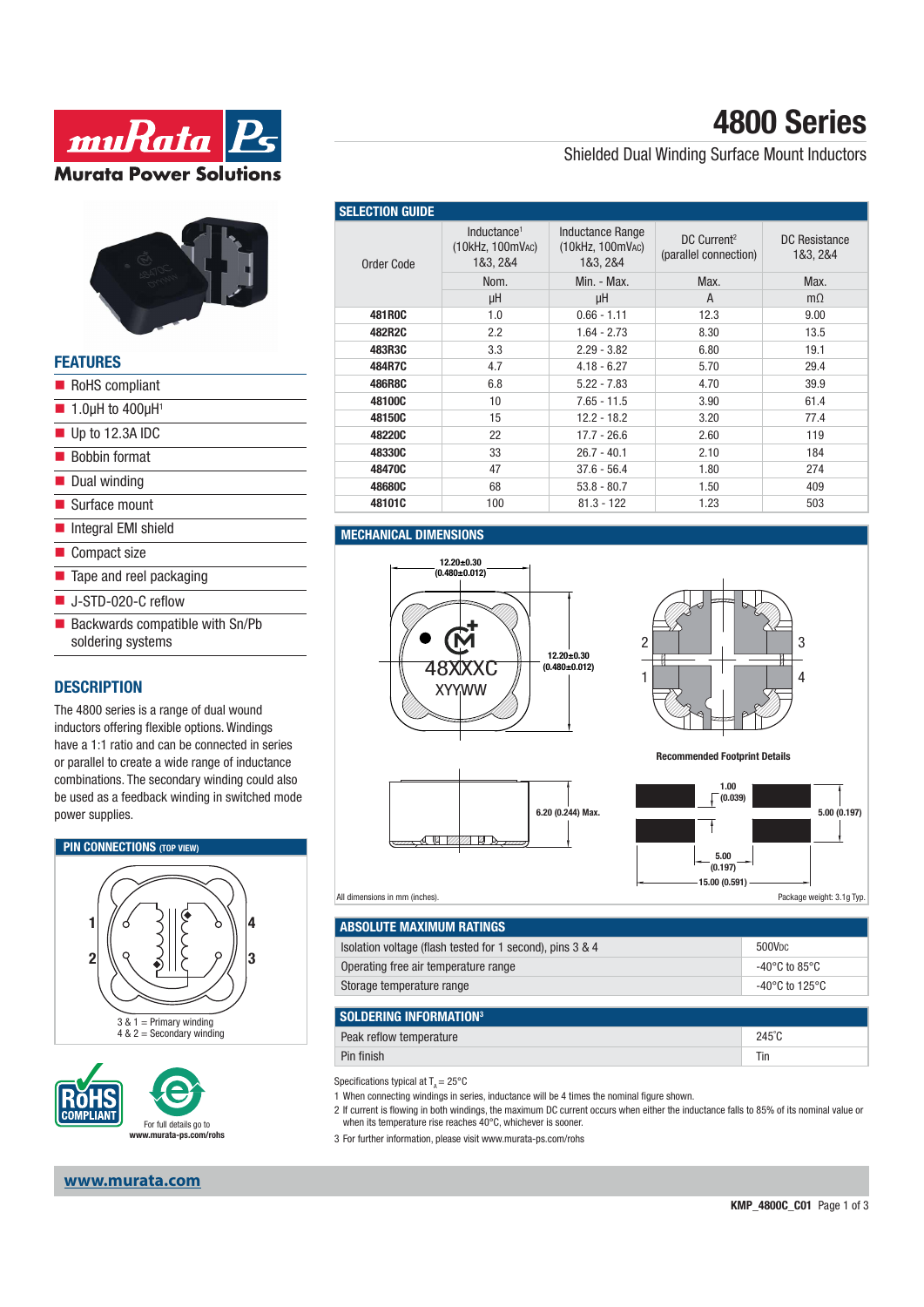## **muRata Ps** Murata Power Solutions

# **4800 Series**

Shielded Dual Winding Surface Mount Inductors